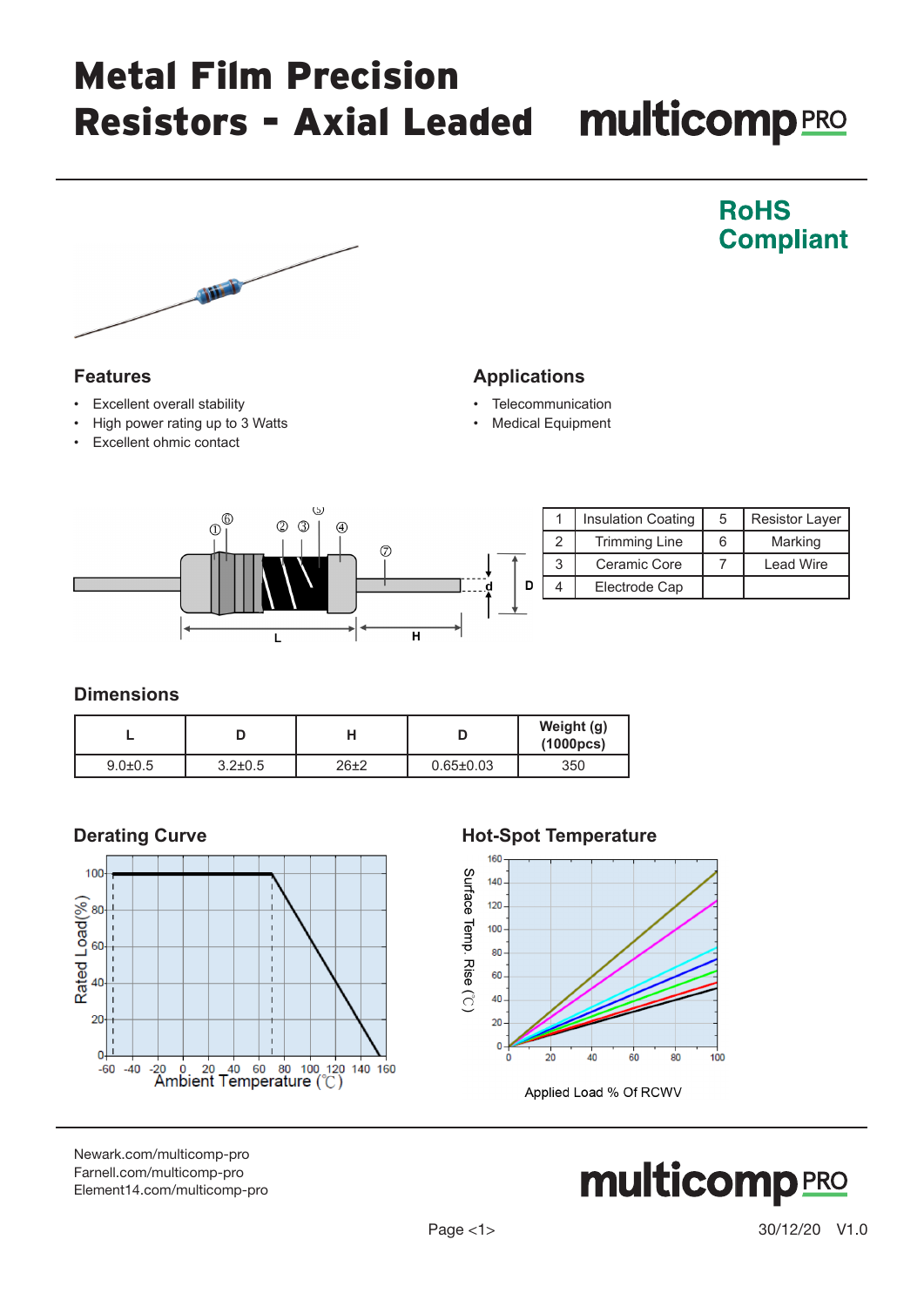## Metal Film Precision Resistors - Axial Leaded multicomp PRO

### **Standard Electrical Specifications**

| 、Item I<br>Type \ | Power Rating<br>at $70^{\circ}$ C | Operating<br>Temp. Range     | Max. Operating<br>Voltage | Max. Overload<br>Voltage | <b>Dielectric</b><br>Withstanding Voltage | Resistance<br>Range        | TCR<br>(PPM <sup>o</sup> C) |
|-------------------|-----------------------------------|------------------------------|---------------------------|--------------------------|-------------------------------------------|----------------------------|-----------------------------|
|                   |                                   |                              |                           |                          |                                           | ±1%                        |                             |
| 0932              | 0932<br>1/2W                      | -55°C to<br>$+155^{\circ}$ C | 350V                      | 500V                     | 500V                                      | $0.1 \Omega - 9.1 M\Omega$ | ±100                        |

Operating Voltage=√(P\*R) or Max. operating voltage listed above, whichever is lower. Overload Voltage=2.5\*√(P\*R) or Max. overload voltage listed above, whichever is lower.

### **Environmental Characteristics**

| <b>Item</b>                     | <b>Requirement</b>                                                                                                   | <b>Test Method</b>                                                                                                           |
|---------------------------------|----------------------------------------------------------------------------------------------------------------------|------------------------------------------------------------------------------------------------------------------------------|
| <b>Short Time Overload</b>      | $\pm (0.25\% + 0.05\Omega)$                                                                                          | IEC-60115-1 4.13<br>2.5 times RCWV for 5 seconds                                                                             |
| <b>Insulation Resistance</b>    | $>10000M\Omega$                                                                                                      | IEC-60115-1 4.6<br>In V-Block                                                                                                |
| Endurance                       | $\pm(1.5\% + 0.05\Omega)$                                                                                            | IEC-60115-1 4.25<br>70±2°C, RCWV for 1000 hrs with 1.5 hrs "ON" and 0.5 hrs "OFF"                                            |
| Damp Heat with Load             | $\pm(1.5\% + 0.05\Omega)$                                                                                            | IEC-60115-1 4.24<br>40±2°C, 90~95% R.H., RCWV for 1000 hrs with 1.5 hrs "ON" and<br>0.5 hrs "OFF"                            |
| Solderability                   | 95% min. Coverage                                                                                                    | IEC-60115-1 4.17<br>$260\pm5^{\circ}$ C for $2\pm0.5$ seconds                                                                |
| <b>Voltage Proof</b>            | By Type                                                                                                              | IEC-60115-1 4.7<br>In V-Block for 60 seconds                                                                                 |
| Temperature Coefficient         | By Type                                                                                                              | IEC-60115-1 4.8<br>Resistance value at room temperature and room<br>Temperature+125°C                                        |
| <b>Pulse Overload</b>           | $\pm (0.75\% + 0.05\Omega)$                                                                                          | IEC-60115-1 4.39<br>4 times RCWV for 10000 cycles with 1sec "ON" and 25 sec "OFF"                                            |
| Resistance To Solvent           | No deterioration of coatings<br>and markings                                                                         | IEC-60115-1 4.30<br>IPA for 5±0.5 min. with ultrasonic                                                                       |
| <b>Terminal Strength</b>        | Tensile: $\geq 2.5$ kg                                                                                               | IEC-60115-1 4.16<br>Direct Load for 10 sec. In the direction off the terminal leads                                          |
| Resistance to Soldering<br>Heat | $0318: \pm (0.75\% + 0.05\Omega)$<br>$062380932: \pm (0.5\% + 0.05\Omega)$<br>$114581550: \pm (0.25\% + 0.05\Omega)$ | IEC-60115-1 4.18<br>The solder iron heated to 260°C±5°C and applied to the termina-<br>tion for a duration of $10±1$ seconds |
| Temperature Cycling             | $\pm (0.75\% + 0.05\Omega)$                                                                                          | IEC-60115-1 4.19<br>-55°C/155°C with 5 cycles. (30min for both low and high tempera-<br>ture, transfer time less 30s)        |

RCWV(Rated continuous working voltage)=  $\sqrt{P^*R}$ ) or Max. Operating voltage whichever is lower Storage Temperature: 15°C to 28°C; Humidity < 80%RH

[Newark.com/multicomp-](https://www.newark.com/multicomp-pro)pro [Farnell.com/multicomp](https://www.farnell.com/multicomp-pro)-pro [Element14.com/multicomp-pro](https://element14.com/multicomp-pro)

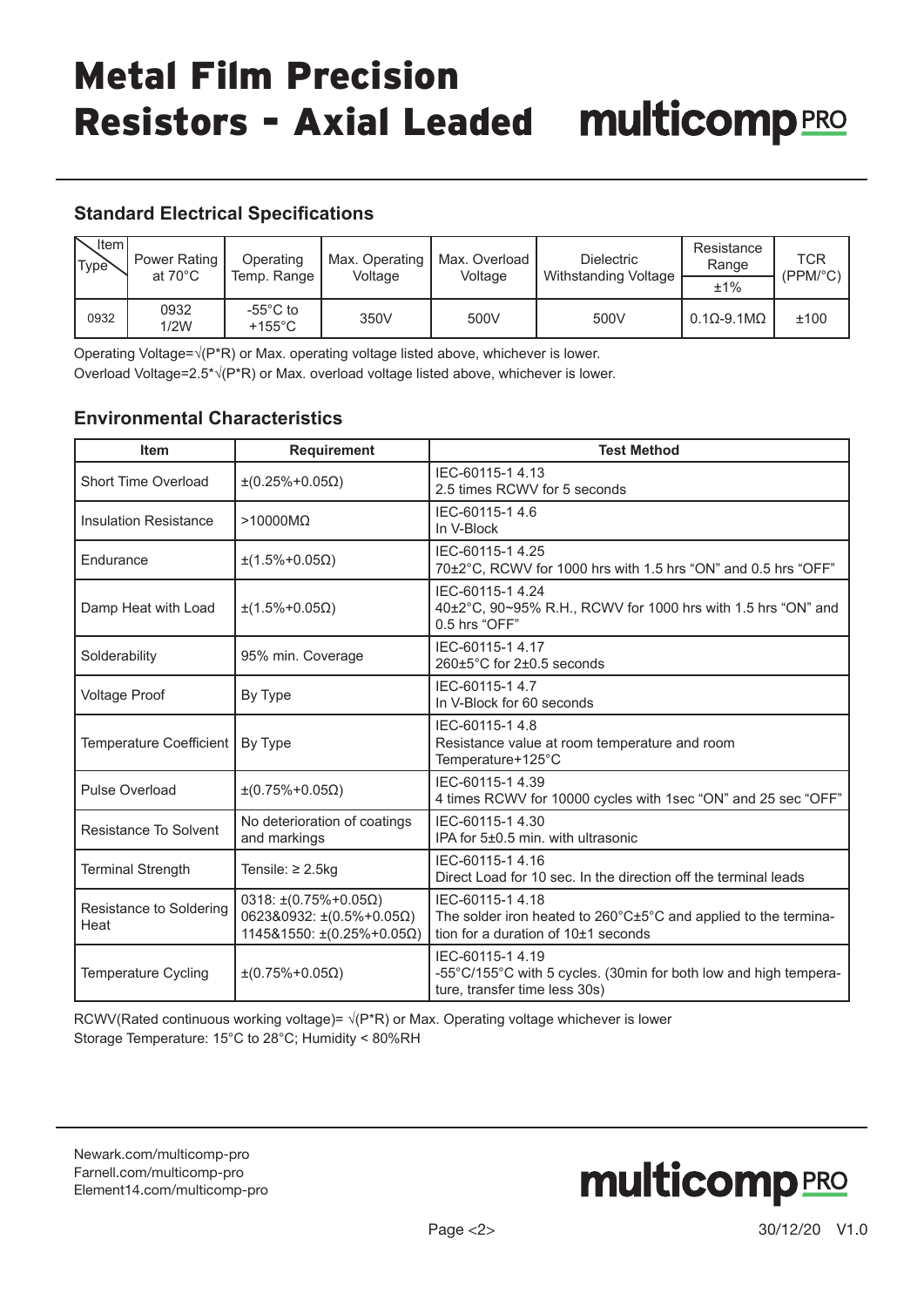# Metal Film Precision Resistors - Axial Leaded multicomp<br>PRO

#### **Part Number Table**

| <b>Description</b>                                                                         | <b>Part Number</b> |
|--------------------------------------------------------------------------------------------|--------------------|
| Axial Leaded Metal Film Precision Resistor, 1/2W, 1R, ± 1%, ± 100PPM/°C                    | MP006331           |
| Axial Leaded Metal Film Precision Resistor, 1/2W, 10R, ± 1%, ± 100PPM/°C                   | MP006332           |
| Axial Leaded Metal Film Precision Resistor, 1/2W, 12R, ± 1%, ± 100PPM/°C                   | MP006333           |
| Axial Leaded Metal Film Precision Resistor, 1/2W, 91R, ± 1%, ± 100PPM/°C                   | MP006334           |
| Axial Leaded Metal Film Precision Resistor, 1/2W, 100R, ± 1%, ± 100PPM/°C                  | MP006335           |
| Axial Leaded Metal Film Precision Resistor, $1/2W$ , $1K$ , $\pm 1\%$ , $\pm 100$ PPM/°C   | MP006336           |
| Axial Leaded Metal Film Precision Resistor, 1/2W, 10K, ± 1%, ± 100PPM/°C                   | MP006337           |
| Axial Leaded Metal Film Precision Resistor, 1/2W, 100K, ± 1%, ± 100PPM/°C                  | MP006338           |
| Axial Leaded Metal Film Precision Resistor, $1/2W$ , $1M$ , $\pm 1\%$ , $\pm 100$ PPM/°C   | MP006339           |
| Axial Leaded Metal Film Precision Resistor, 1/2W, 10M, ± 1%, ± 100PPM/°C                   | MP006340           |
| Axial Leaded Metal Film Precision Resistor, 1/2W, 11K, ± 1%, ± 100PPM/°C                   | MP006341           |
| Axial Leaded Metal Film Precision Resistor, 1/2W, 110K, ± 1%, ± 100PPM/°C                  | MP006342           |
| Axial Leaded Metal Film Precision Resistor, 1/2W, 15K, ± 1%, ± 100PPM/°C                   | MP006343           |
| Axial Leaded Metal Film Precision Resistor, $1/2W$ , $16K$ , $\pm 1\%$ , $\pm 100$ PPM/°C  | MP006344           |
| Axial Leaded Metal Film Precision Resistor, $1/2W$ , $160K$ , $\pm 1\%$ , $\pm 100$ PPM/°C | MP006345           |
| Axial Leaded Metal Film Precision Resistor, 1/2W, 180R, ± 1%, ± 100PPM/°C                  | MP006346           |
| Axial Leaded Metal Film Precision Resistor, 1/2W, 18K, ± 1%, ± 100PPM/°C                   | MP006347           |
| Axial Leaded Metal Film Precision Resistor, 1/2W, 180K, ± 1%, ± 100PPM/°C                  | MP006348           |
| Axial Leaded Metal Film Precision Resistor, 1/2W, 200R, ± 1%, ± 100PPM/°C                  | MP006349           |
| Axial Leaded Metal Film Precision Resistor, 1/2W, 2K, ± 1%, ± 100PPM/°C                    | MP006350           |
| Axial Leaded Metal Film Precision Resistor, 1/2W, 20K, ± 1%, ± 100PPM/°C                   | MP006351           |
| Axial Leaded Metal Film Precision Resistor, 1/2W, 200K, ± 1%, ± 100PPM/°C                  | MP006352           |
| Axial Leaded Metal Film Precision Resistor, 1/2W, 2M, ± 1%, ± 100PPM/°C                    | MP006353           |
| Axial Leaded Metal Film Precision Resistor, 1/2W, 220R, ± 1%, ± 100PPM/°C                  | MP006354           |
| Axial Leaded Metal Film Precision Resistor, $1/2W$ , $2.2K$ , $\pm 1\%$ , $\pm 100$ PPM/°C | MP006355           |
| Axial Leaded Metal Film Precision Resistor, 1/2W, 22K, ± 1%, ± 100PPM/°C                   | MP006356           |
| Axial Leaded Metal Film Precision Resistor, $1/2W$ , $220K$ , $\pm 1\%$ , $\pm 100$ PPM/°C | MP006357           |
| Axial Leaded Metal Film Precision Resistor, 1/2W, 2.2M, ± 1%, ± 100PPM/°C                  | MP006358           |
| Axial Leaded Metal Film Precision Resistor, 1/2W, 2.4K, ± 1%, ± 100PPM/°C                  | MP006359           |
| Axial Leaded Metal Film Precision Resistor, 1/2W, 300R, ± 1%, ± 100PPM/°C                  | MP006360           |
| Axial Leaded Metal Film Precision Resistor, 1/2W, 3K, ± 1%, ± 100PPM/°C                    | MP006361           |
| Axial Leaded Metal Film Precision Resistor, 1/2W, 30K, ± 1%, ± 100PPM/°C                   | MP006362           |
| Axial Leaded Metal Film Precision Resistor, 1/2W, 300K, ± 1%, ± 100PPM/°C                  | MP006363           |
| Axial Leaded Metal Film Precision Resistor, 1/2W, 3M, ± 1%, ± 100PPM/°C                    | MP006364           |
| Axial Leaded Metal Film Precision Resistor, 1/2W, 330R, ± 1%, ± 100PPM/°C                  | MP006365           |
| Axial Leaded Metal Film Precision Resistor, 1/2W, 3.3K, ± 1%, ± 100PPM/°C                  | MP006366           |
| Axial Leaded Metal Film Precision Resistor, 1/2W, 33K, ± 1%, ± 100PPM/°C                   | MP006367           |
| Axial Leaded Metal Film Precision Resistor, 1/2W, 330K, ± 1%, ± 100PPM/°C                  | MP006368           |
| Axial Leaded Metal Film Precision Resistor, 1/2W, 3.3M, ± 1%, ± 100PPM/°C                  | MP006369           |

[Newark.com/multicomp-](https://www.newark.com/multicomp-pro)pro [Farnell.com/multicomp](https://www.farnell.com/multicomp-pro)-pro [Element14.com/multicomp-pro](https://element14.com/multicomp-pro)